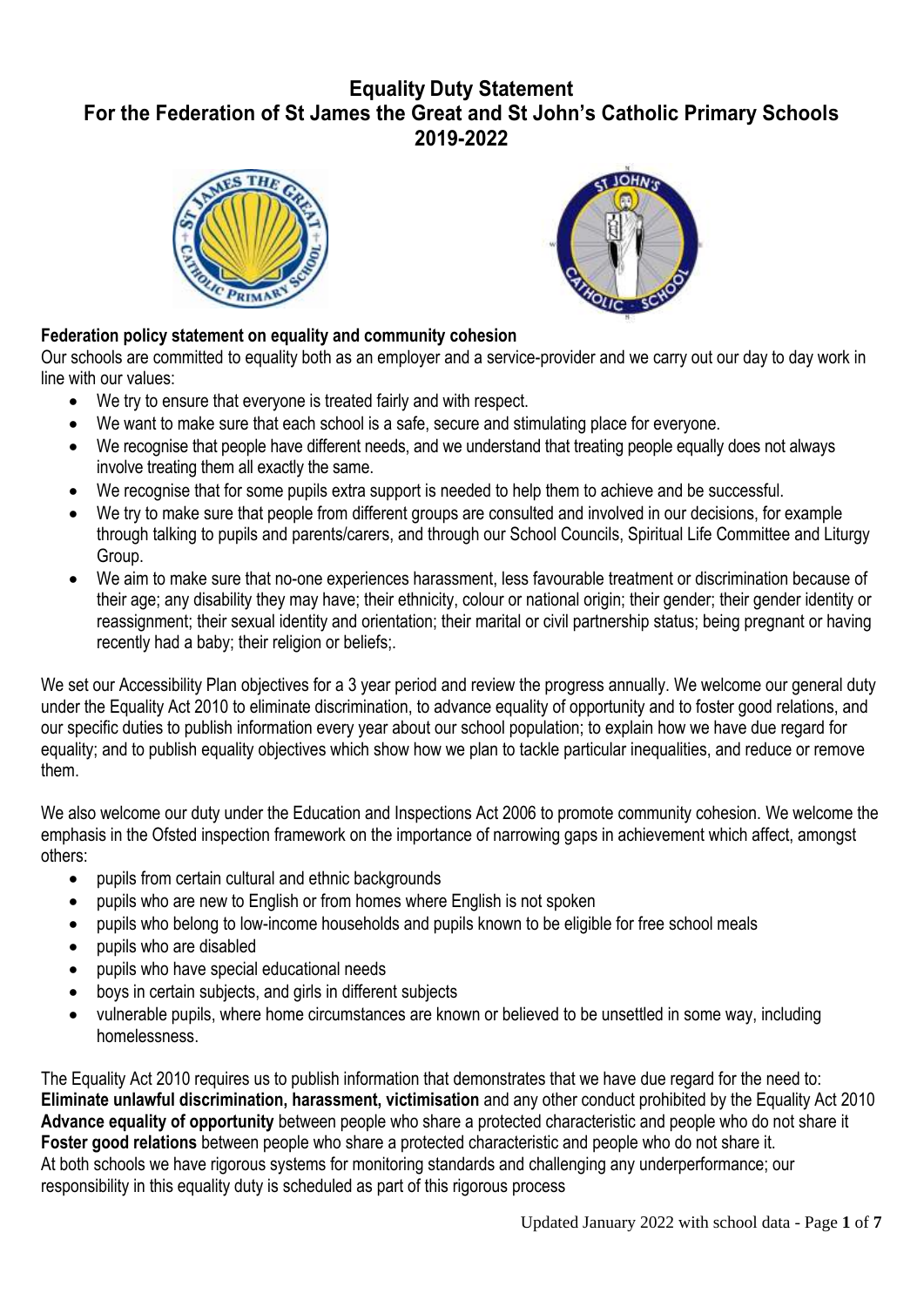## **Information about the pupil population**

Contextual information for the schools based on Autumn census 2021. This key information was drawn from each school's ISDR.

| School       | No on roll | Gender       | Eligibility for | <b>Pupils EAL</b> | Minority | <b>SEND</b> | Deprivation                      |
|--------------|------------|--------------|-----------------|-------------------|----------|-------------|----------------------------------|
|              |            | Girls:Boys % | FSM/Ever6       |                   | Ethnic   | (EHCP)      | Indicator                        |
| National     | 278        | 49:51        | 25%             | 21%               | 34%      | 2.1%        | n/a                              |
| St James the | 222        | 53:47        | 45%             | 48%               | 93%      | 4.1%        | School-4 <sup>th</sup> quintile  |
| Great        |            |              |                 |                   |          |             | Pupils'-5 <sup>th</sup> quintile |
| St John's    | 229        | 49.5/50.5    | 37%             | 37%               | 56%      | 2.6%        | School-4 <sup>th</sup> quintile  |
|              |            |              |                 |                   |          |             | Pupils'-4 <sup>th</sup> quintile |

# **Information on pupils by protected characteristics**

#### **Disability**

The Equality Act defines disability as when a person has a 'physical or mental impairment which has a substantial and long term adverse effect on that person's ability to carry out normal day to day activities.'

The Equality Act protects people from discrimination on the basis of 'protected characteristics'. Every person has several of the protected characteristics, so the Act protects everyone against unfair treatment.

There are pupils at our schools with different types of disabilities and these include:

- Autism
- Physical Disability
- Specific Learning Difficulty
- Speech, Language and Communication
- Global Learning Delay

Ofsted inspections look at how schools help "all pupils to make progress, including those whose needs, dispositions, aptitudes or circumstances require additional support."

In addition to pupils with protected characteristics, we consider the following groups of pupils to be vulnerable within the above criteria:

- Those who are new to the country and new to the school.
- Those whose family do not have access to secure housing.
- Those whose families have an IT deficient due to poor Wi-Fi connectivity or limited access to a device.
- Those whose parents do not have the right to remain in the country and have no recourse to public funds.
- Those who are vulnerable to outside influences from their environment where education is not supported or valued.

# **Our main equality challenges**

This is a summary of the issues that we are most concerned about across the Federation. We have already developed strategies and interventions to tackle these concerns and are monitoring their impact closely as part of our regular monitoring cycle in school. This is achieved through a termly data collection and analysis which is reported to the Governing Body and quality assured by an advisor from the Local Authority.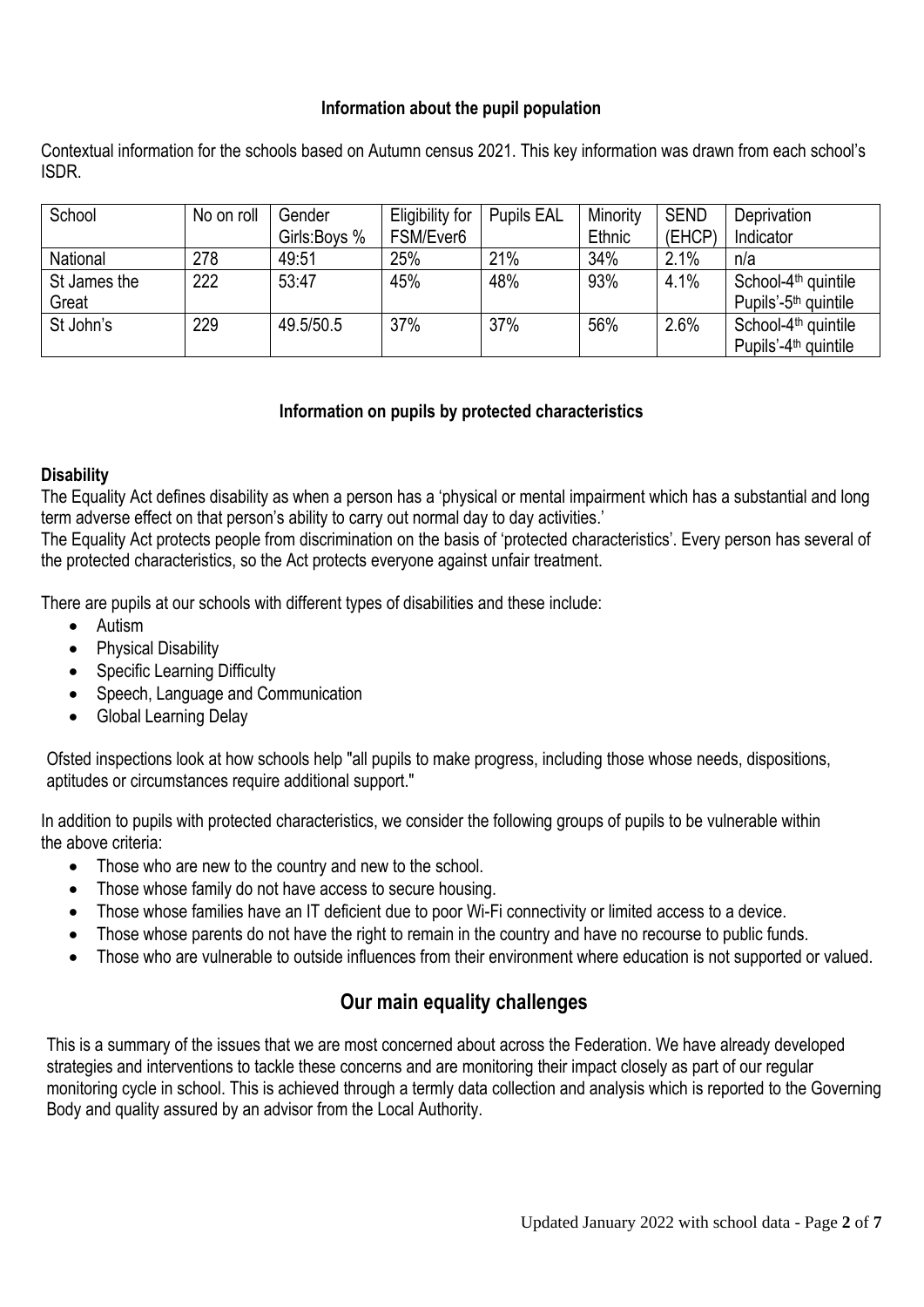## **Attainment of all groups**

We are prioritising closing the gap to National standards of attainment and progress for all groups, with particular emphasis in Year 2 and Year 6. The following information relates to pupil outcomes (July 2019) at the end of year 6, as they are the last time standardized assessments were collected. The results are reported for each school for reading, writing and maths combined. The highlighted areas are those the schools are continuing on:

| St John's   | Co-hort | Achieving expected standard | National | School Higher | <b>National Higher</b> |
|-------------|---------|-----------------------------|----------|---------------|------------------------|
| All         |         | 89%                         | 65%      | 15%           | 11%                    |
| Male        | 14      | 86%                         | 60%      | 0%            | 9%                     |
| Female      | 13      | 92%                         | 70%      | 31%           | 13%                    |
| <b>FSM</b>  | 12      | 83%                         | 71%      | 8%            | 13%                    |
| <b>SEND</b> | 4       | 25%                         | 65%      | 0%            | 11%                    |
| EAL         |         | 100%                        | 65%      | 25%           | 11%                    |

| St James the Great | Co-hort | Achieving expected standard | National | <b>School Higher</b> | <b>National Higher</b> |
|--------------------|---------|-----------------------------|----------|----------------------|------------------------|
| All                | 26      | 85%                         | 65%      | 19%                  | 11%                    |
| Male               | 12      | 67%                         | 60%      | 0%                   | 9%                     |
| Female             | 14      | 100%                        | 70%      | 36%                  | 13%                    |
| <b>FSM</b>         | 10      | 90%                         | 71%      | 30%                  | 13%                    |
| <b>SEND</b>        | o       | 38%                         | 65%      | 0%                   | 11%                    |
| EAL                | 9       | 67%                         | 65%      | 11%                  | 11%                    |

A whole federation focus is to examine the attainment of our pupils with SEND, particularly those from disadvantaged backgrounds.

#### **How we have due regard for equality**

The information provided here aims to show that we give careful consideration to equality issues in everything we do. Schools are required to have due regard to the need to **eliminate discrimination, harassment and victimisation** and other conduct that is prohibited by the Equality Act 2010

We are aware of the requirements of the Equality Act 2010 that it is unlawful to discriminate, treat some people less fairly or put them at a disadvantage.

Where applicable our policies make explicit that we aim to give careful consideration to equality issues and as policies are reviewed in line with the monitoring cycle they will be edited to reflect this requirement.

We try to keep an accurate record, when possible and appropriate, of the protected characteristics of our pupils and employees at whole school and year group levels.

We analyse our data to ensure we act upon any concerns in relation to the protected groups and this is reported termly to Governors.

We record any racist or homophobic incidents and act upon any concerns and report this to the Governing body on a termly basis.

The Leadership Team of the Federation is concerned with the performance of all groups of pupils and narrowing the attainment gap; this is reflected in each school's improvement priorities.

We give due regard for equality issues in decisions and changes we make.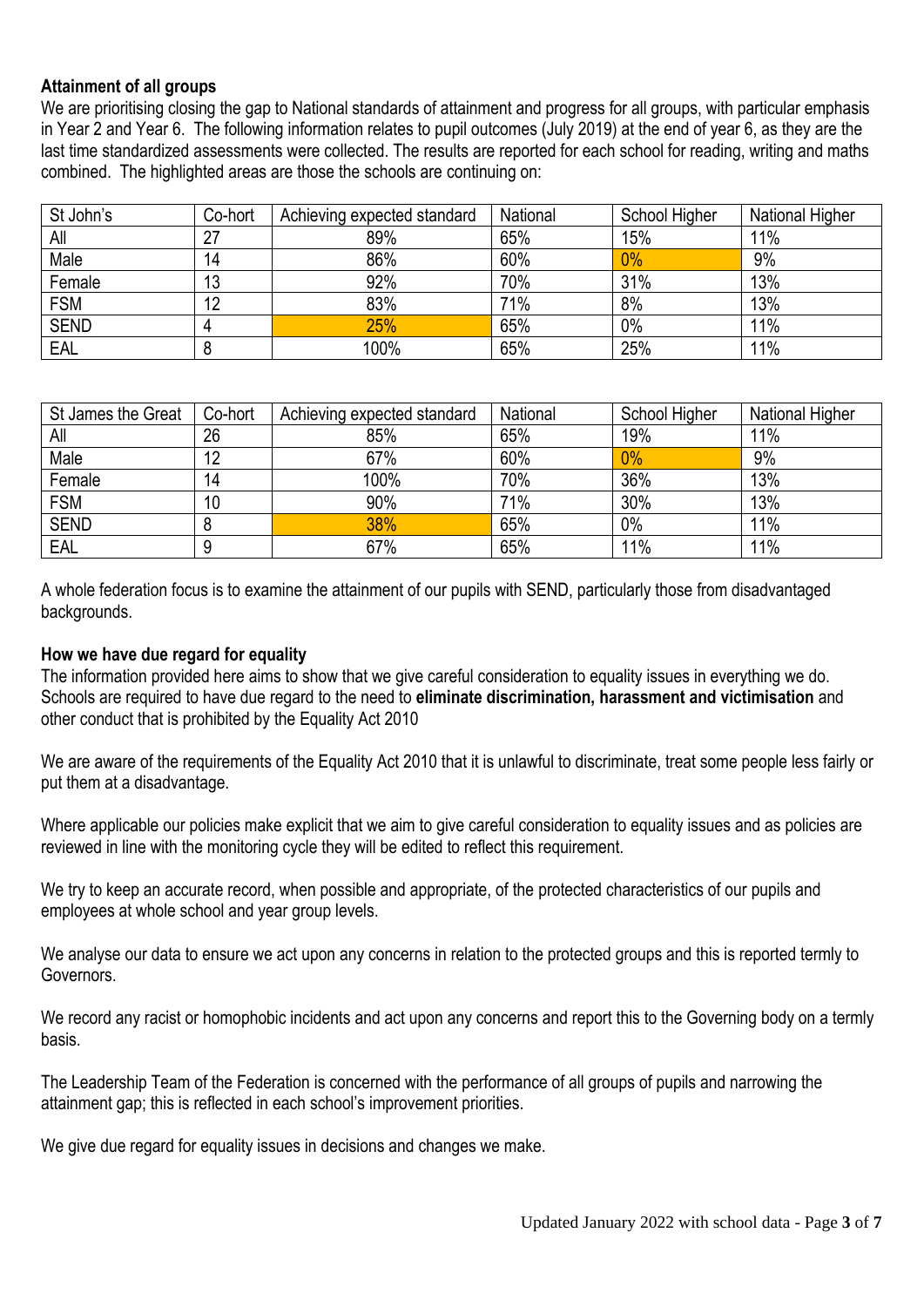We deal promptly and effectively with all incidents and complaints of bullying and harassment that may include cyberbullying and prejudice-based bullying related to disability or special educational need, ethnicity and race, gender, religion and belief and sexual orientation. We keep a record of all such incidents and notify those affected of what action we have taken and importantly monitor the impact our provision has had.

We provide training to all staff in relation to dealing with bullying and harassment incidents.

Г

We have a Special Educational Needs and Disabilities Policy that outlines the provision each school makes for pupils with special educational needs. In addition, each school publishes a Special Educational Needs and Disabilities Report.

Under the Equality Act 2010, we are also required to have due regard to the need to **advance equality of opportunity** and **foster good relations.** This includes steps we are taking to tackle disadvantages and meet the needs of particular individuals and groups of pupils.

|                                                                                                                                                                                                                                                                                                     | Disability: We are committed to working for the equality of people with & without disabilities                                                                                                                                                                                                                                                                            |                                                                                                                                                                                                                                                                                                                                            |
|-----------------------------------------------------------------------------------------------------------------------------------------------------------------------------------------------------------------------------------------------------------------------------------------------------|---------------------------------------------------------------------------------------------------------------------------------------------------------------------------------------------------------------------------------------------------------------------------------------------------------------------------------------------------------------------------|--------------------------------------------------------------------------------------------------------------------------------------------------------------------------------------------------------------------------------------------------------------------------------------------------------------------------------------------|
| How we advance opportunity                                                                                                                                                                                                                                                                          | How we foster & promote<br>community cohesion                                                                                                                                                                                                                                                                                                                             | Impact & what we plan to do<br>next                                                                                                                                                                                                                                                                                                        |
| We set challenging targets to ensure<br>our children with disabilities make good<br>progress.                                                                                                                                                                                                       | Each school has strong links with other<br>schools in the LA to ensure effective<br>provision for all our pupils.                                                                                                                                                                                                                                                         | Children experience a positive start to<br>school with arrangements made for<br>personalised transition.                                                                                                                                                                                                                                   |
| We provide good quality training for our<br>staff on inclusion.<br>When required we gain external advice<br>and support for many different<br>professionals.<br>We promote positive links with our<br>parents.<br>There is a designated Governor for<br>SEND.<br>There is specific targeted support | We participate in sporting activities<br>competitions and tournaments aimed<br>especially at pupils with SEND.<br>We work with a number of Nurseries<br>and Early Years provision ensuring<br>transfer into Reception is effective and<br>as smooth as possible<br>There are regular meetings with<br>parents to discuss progress and<br>overcoming barriers to learning. | Parents are kept well informed.<br>Effective, positive relationships with<br>parents, school and home working in<br>partnership to support the child.<br>Effective inclusion of children with<br>disabilities.<br>Pupil Voice shows that our children<br>with additional needs are happy in<br>school and we aim to continue with<br>this. |
| where appropriate.<br>We liaise with and work in partnership<br>with a number of professional<br>organisations.<br>A wide range of resources are available<br>to support pupils.                                                                                                                    | We enable all pupils to learn about the<br>experiences of all groups of people<br>including those who are disabled and<br>the discriminatory attitudes they often<br>experience.<br>We ensure that the curriculum and<br>resources we use have positive images<br>of disabled people.                                                                                     |                                                                                                                                                                                                                                                                                                                                            |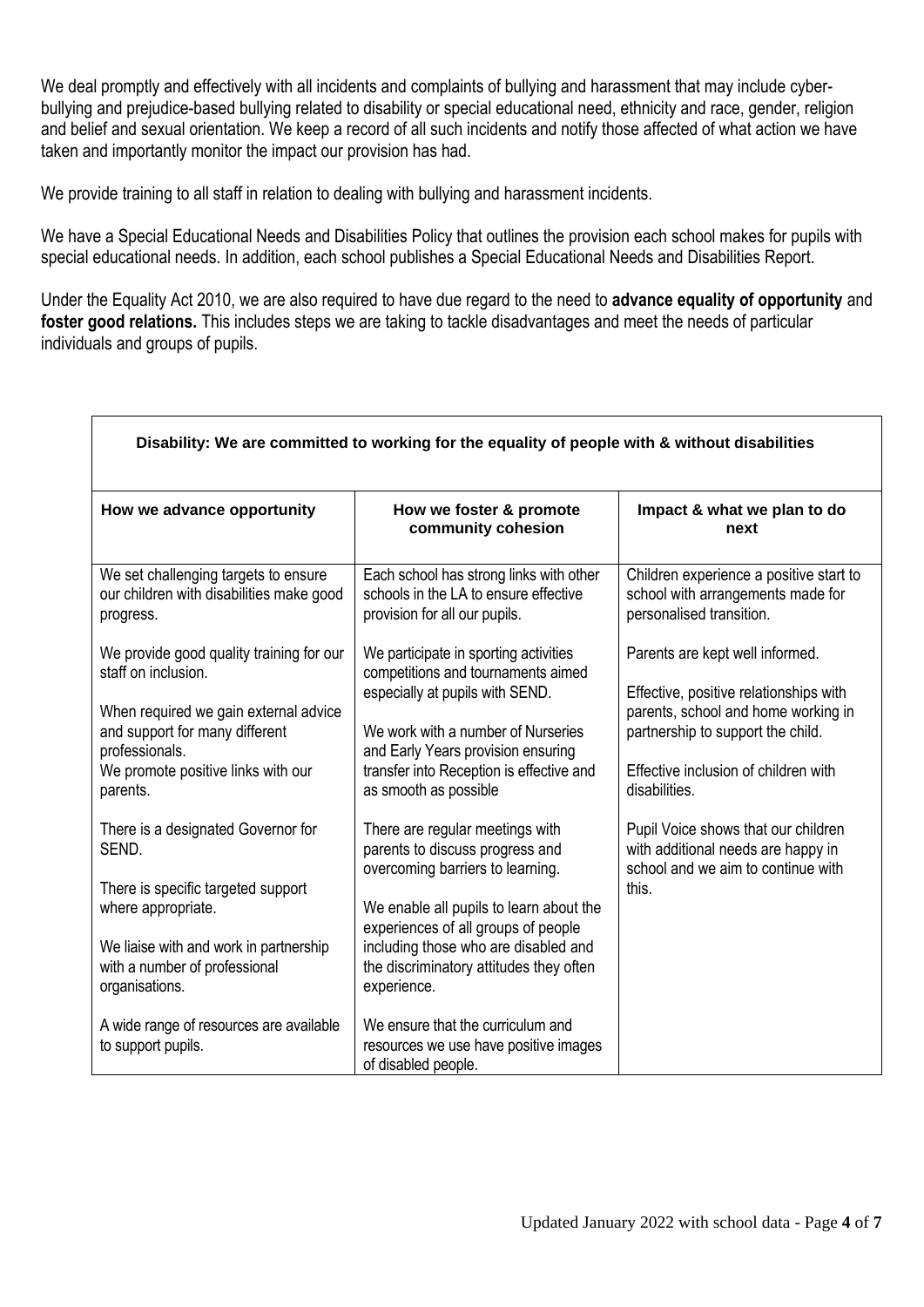|                                                                                                                                                                                                                                                          | groups                                                                                                                                                                                                                                                         |                                                                                                                                                                                                                                                                                        |
|----------------------------------------------------------------------------------------------------------------------------------------------------------------------------------------------------------------------------------------------------------|----------------------------------------------------------------------------------------------------------------------------------------------------------------------------------------------------------------------------------------------------------------|----------------------------------------------------------------------------------------------------------------------------------------------------------------------------------------------------------------------------------------------------------------------------------------|
| How we advance opportunity                                                                                                                                                                                                                               | How we foster & promote<br>community cohesion                                                                                                                                                                                                                  | Impact & what we plan to do<br>next                                                                                                                                                                                                                                                    |
| New arrivals are assessed by the<br>Inclusion leader and teachers are<br>supported to put in place provision to<br>support learning and English including<br>targeted intervention.<br>We identify appropriate provision and<br>then monitor its impact. | We use ICT to support translations.<br>An informal open door policy, staff are<br>available at the start and end of the<br>day.<br>We are developing a curriculum that<br>supports all pupils to understand,<br>respect and value difference and<br>diversity. | Children experience a positive start.<br>Parents are kept well informed and<br>they do attend school events:<br>assemblies, workshops, parents'<br>evenings, mass, etc. The attendance<br>rates of parents and groups of parents<br>will continue to be monitored and action<br>taken. |
| Children are buddied up with a child<br>within their class for their early days at<br>the school.<br>We set targets to improve the                                                                                                                       | We provide all pupils with opportunities<br>to learn about the experiences and<br>achievements of different communities<br>and cultures.                                                                                                                       | Effective, positive relationships with<br>parents, school and home working in<br>partnership to support the child have<br>resulted in improved attendance. This<br>will continue to be monitored.                                                                                      |
| attainment and progression rates of<br>particular groups of pupils.<br>We identify and address barriers to the<br>participation of particular groups in                                                                                                  | We ensure that the curriculum<br>challenges racism and stereotypes.<br>We support parents by introducing them<br>to other parents who speak their                                                                                                              | Pupil Voice is monitored regularly as<br>part of our valuation cycle & it shows<br>that our children with EAL are happy in<br>school. This will continue to be                                                                                                                         |
| learning and other activities.<br>We celebrate pupils' heritage through<br>whole school events on a yearly basis                                                                                                                                         | language to aid communication.<br>We share the celebration with parents<br>and carers through photographs, our<br>newsletter and or websites.                                                                                                                  | monitored.<br>To further build on this and to include<br>family history as an established part of<br>our history curriculum map.                                                                                                                                                       |

| Gender: We are committed to working for the equality of both sexes                                                                                                                                                            |                                                                                                                                                                                                                                                                          |                                                                                                                                                                                                                                                    |  |  |  |
|-------------------------------------------------------------------------------------------------------------------------------------------------------------------------------------------------------------------------------|--------------------------------------------------------------------------------------------------------------------------------------------------------------------------------------------------------------------------------------------------------------------------|----------------------------------------------------------------------------------------------------------------------------------------------------------------------------------------------------------------------------------------------------|--|--|--|
| How we advance opportunity                                                                                                                                                                                                    | How we foster & promote<br>community cohesion                                                                                                                                                                                                                            | Impact & what we plan to do<br>next                                                                                                                                                                                                                |  |  |  |
| We monitor the attainment and<br>progress of all our pupils by gender.<br>We take a "Which boys? Which<br>girls?" approach to address<br>underachievement: neither boys<br>nor girls are treated as<br>homogeneous<br>groups. | After-school activities include a range<br>of activities, including sports,<br>gardening, library, art and crafts. There<br>are no gender specific activities.<br>We try to ensure we include positive,<br>non-stereotypical images of men &<br>women in the curriculum. | Children's attainment does not show<br>any systematic differences in<br>outcomes.<br>Any year-on-year difference is as a<br>result of the make-up of the cohort and<br>can be seen not to be an issue, if<br>gender is tracked over time. Analysis |  |  |  |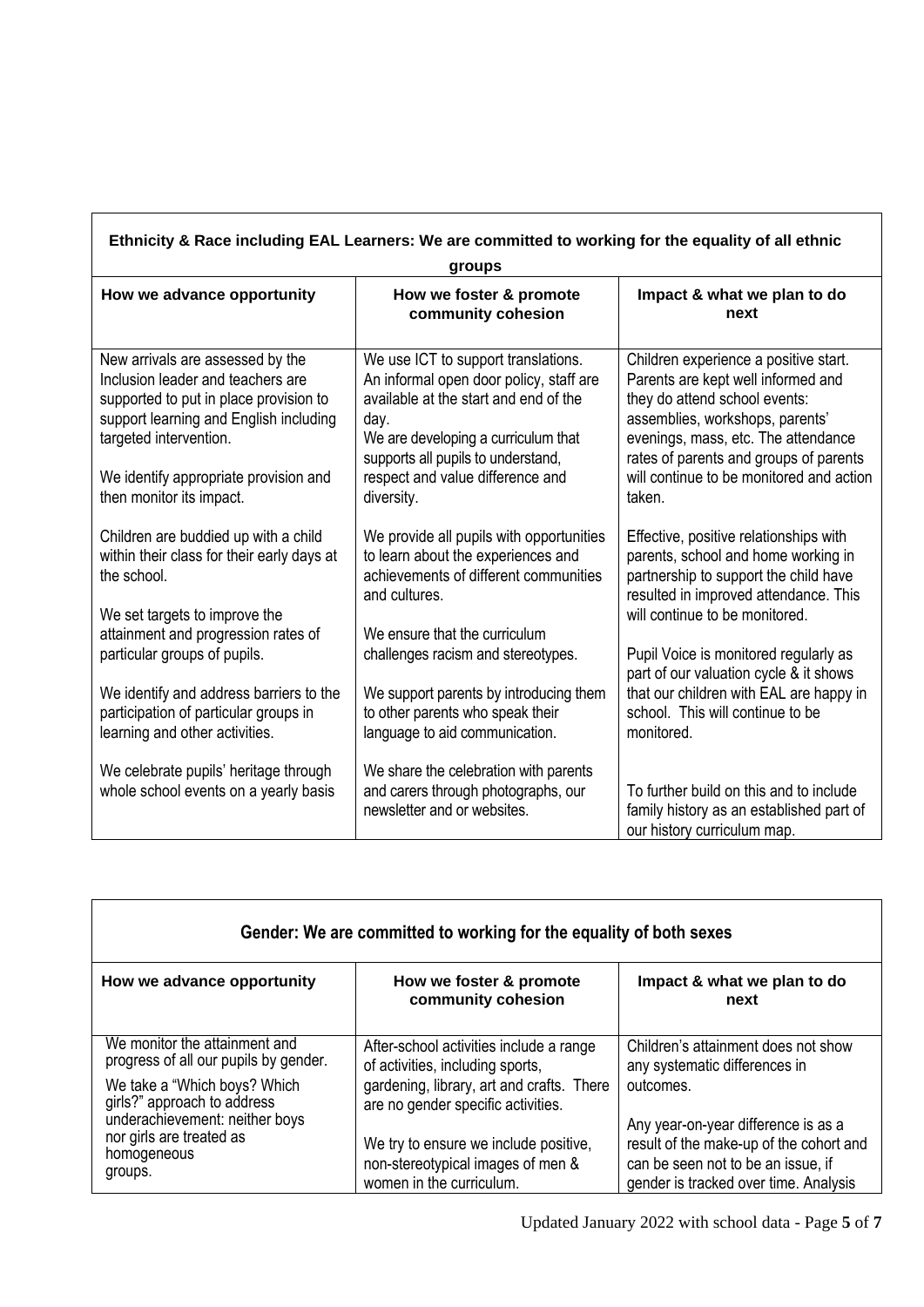| We set targets to improve the<br>attainment and rates of progress of<br>particular groups of boys and girls.                               | will continue and adjustments made to<br>the curriculum offer where necessary.                                              |
|--------------------------------------------------------------------------------------------------------------------------------------------|-----------------------------------------------------------------------------------------------------------------------------|
| The School Council at each school<br>ensures both boys and girls views<br>are equally represented.                                         | We will continue to task School Council<br>to feedback to SLT for their ideas and<br>suggestions that are gathered from the |
| Sports teams: these are<br>equally represented by<br>boys and girls.                                                                       | wider pupil community.                                                                                                      |
| The Liturgy Group/Spiritual Life<br>Committee has representatives of<br>both boys and girls.                                               | See above.                                                                                                                  |
| We review our curriculum to ensure<br>it is balanced in terms of areas of<br>study and interest.                                           |                                                                                                                             |
| We continuously review our<br>provision to ensure that we address<br>barriers to the participation of boys<br>and girls in all activities. |                                                                                                                             |

## **Consultation and engagement**

We aim to engage and consult with pupils, staff, parents and carers, and the local community so we can develop our awareness and information, learn about the impact of our policies, set equality objectives and improve what we do. Our main activities for consulting and engaging are:

- Annual Questionnaire pupils & parents
- Consultation Evenings
- Workshops and Briefings
- Informal morning/end of day chats with teachers, head & school leaders
- Electronic comments received e mails
- Letters

## **Our equality Objectives**

The Equality Act 2010 requires us to publish specific and measurable equality objectives. Our equality objectives are based on our analysis of data and other information. Our equality objectives focus on those areas where we have agreed to take action to improve equality and tackle disadvantages, we felt it appropriate to have an objective for each group. We will regularly review the progress we are making to meet our equality objectives.

| <b>Equality Objectives:</b> |                   |                                                                              |                                                                  |                                                  |  |
|-----------------------------|-------------------|------------------------------------------------------------------------------|------------------------------------------------------------------|--------------------------------------------------|--|
| Date set                    | Type of objective | Objective                                                                    | Measure                                                          | Review date                                      |  |
| September<br>2019           | <b>SEND</b>       | To close the attainment gap to National<br>Standards for identified children | End of key stage<br>attainment in reading,<br>writing and maths. | Yearly - in July<br>2021 through to<br>July 22   |  |
| September<br>2019           | Gender            | To close the attainment gap to nil for<br>both girls and boys.               | End of key stage<br>attainment in reading,<br>writing and maths  | Yearly $-$ in July<br>2021 through to<br>July 22 |  |